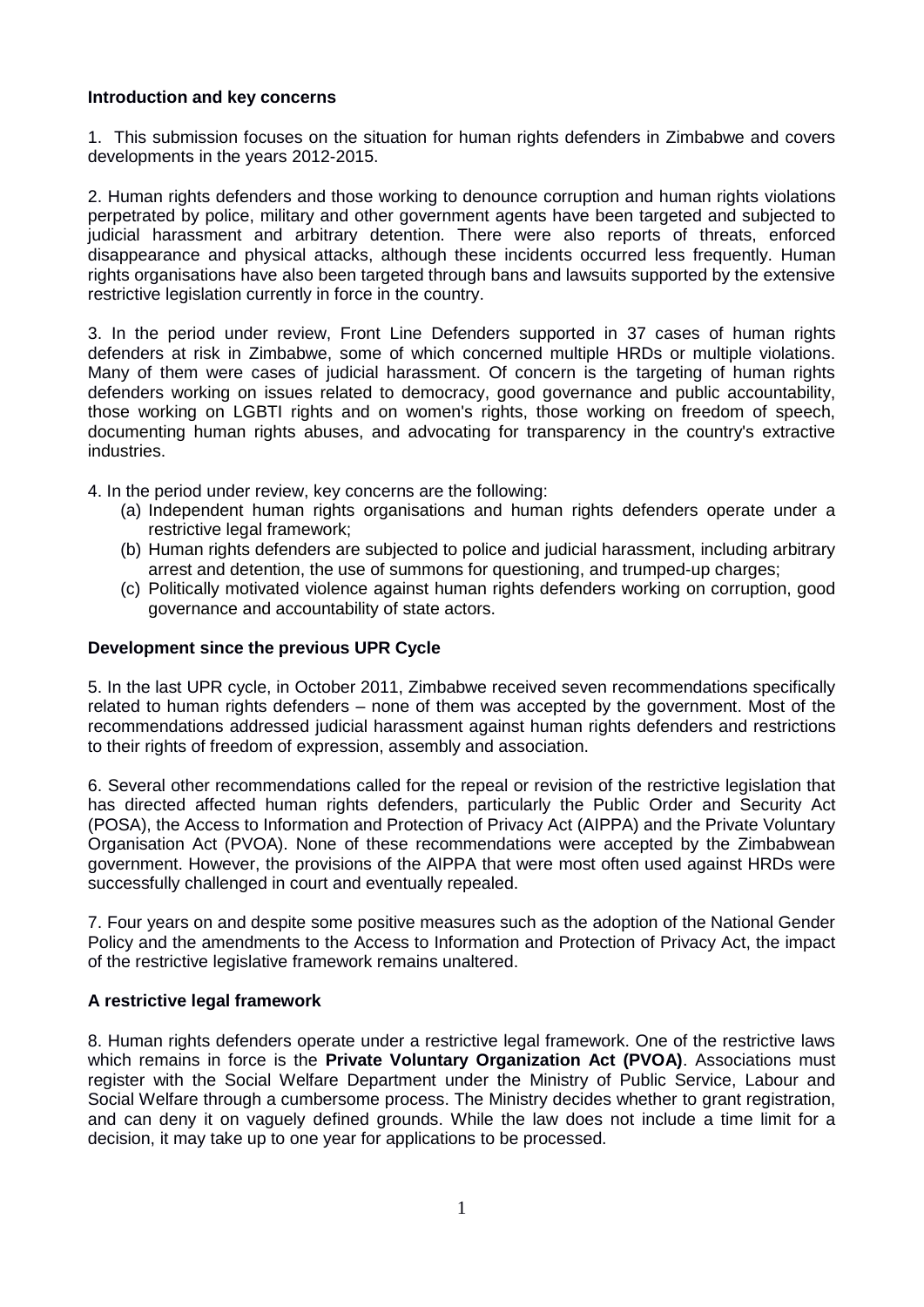9. Section 6(3) of the law prohibits Private Voluntary Organizations (PVO) to commence or continue to carry on their activities without registration, in violation of international standards on freedom of association which require that organisations be allowed to operate without registration. Under Section 2(1), the law defines PVOs as "any body or association of persons" working towards an extensive list of possible objectives, which includes the provision of material, mental, physical or social needs of persons or families, of funds for legal assistance, the rendering of charity to persons or families in distress, and "such other objects as may be prescribed". As a result of such a broad definition, a number of human rights defenders and NGOs deemed by the authorities to be too critical of government policies have faced judicial harassment and threats of forcible closure even when registered as different legal entities such as trusts or common law *universitas*.

10. On 23 August 2012, Ms Martha Tholanah, chairperson of Gays and Lesbians of Zimbabwe (GALZ), was charged with running an unregistered organisation after officers from Harare Central Police Station executed a search warrant at the GALZ offices. The charges were eventually quashed in February 2014.

11. Previously, in March 2013, the offices of Zimbabwe Peace Project (ZPP), a human rights organisation led by prominent human rights defender Ms Jestina Mukoko, were raided. Ms Mukoko was subsequently charged with operating an unregistered organization in violation of the PVOA. This was in spite of ZPP being properly registered as a trust.

12. On 1 July 2013, Mr Abel Chikomo, Executive Director of the Zimbabwe Human Rights NGO Forum (NGO Forum), was summoned under similar charges. The NGO Forum had been operating as a common law *universitas* entity and was thus not required to register as a PVO. While Mr Chikomo was eventually acquitted in November 2013, he declared that the acquittal was "not a victory worth celebrating" as the system to oppress civil society remained intact.

13. The **Public Order and Security Act (POSA)** has also been used as a tool against human rights defenders, to prevent them from carrying out peaceful demonstrations and public gatherings. The Act requires police permission for public meetings and demonstrations and gives broad discretionary powers to the police to determine which gatherings are lawful. POSA has often been enforced in a partisan manner, and its controversial provisions have frequently been invoked to justify the violent disruption of peaceful protests and the arbitrary arrest of protesters and human rights defenders.

14. Members of the Masvingo Residents Trust (MRT), a human rights organisation campaigning for public accountability and adequate service delivery in Masvingo, have been subjected to judicial harassment under POSA. MRT coordinator Mr Prosper Tiringindi and the co-chairpersons Mr Ephraim Mutombeni and Ms Elizabeth Manavira were charged in September 2015 with public gathering intended to promote public violence under POSA's provisions. The charges were brought following a protest organised the previous month to demand transparency and accountability in the use of development funds by the local city council.

15. The work of human rights defenders and their right to freedom of expression have also been curtailed through the use of the **Criminal Law (Codification Reform) Act (CLCRA)**. The most controversial provision of this act is Section 31, which criminalises 'communicating or publishing false statements'. The vague wording of Section 31 has been invoked to justify state harassment of independent journalists and their agencies.

16. Dozens of journalists, mainly those affiliated with **private media**, have been charged with publishing falsehoods under this section and a number of media outlets have had their offices raided under the Act.

• In January 2016, the deputy editor and a reporter of NewsDay, an independent daily newspaper, were arrested and charged under Section 31 of CLCRA in connection with a published story that alleged payment of large sums of money to officials of the Central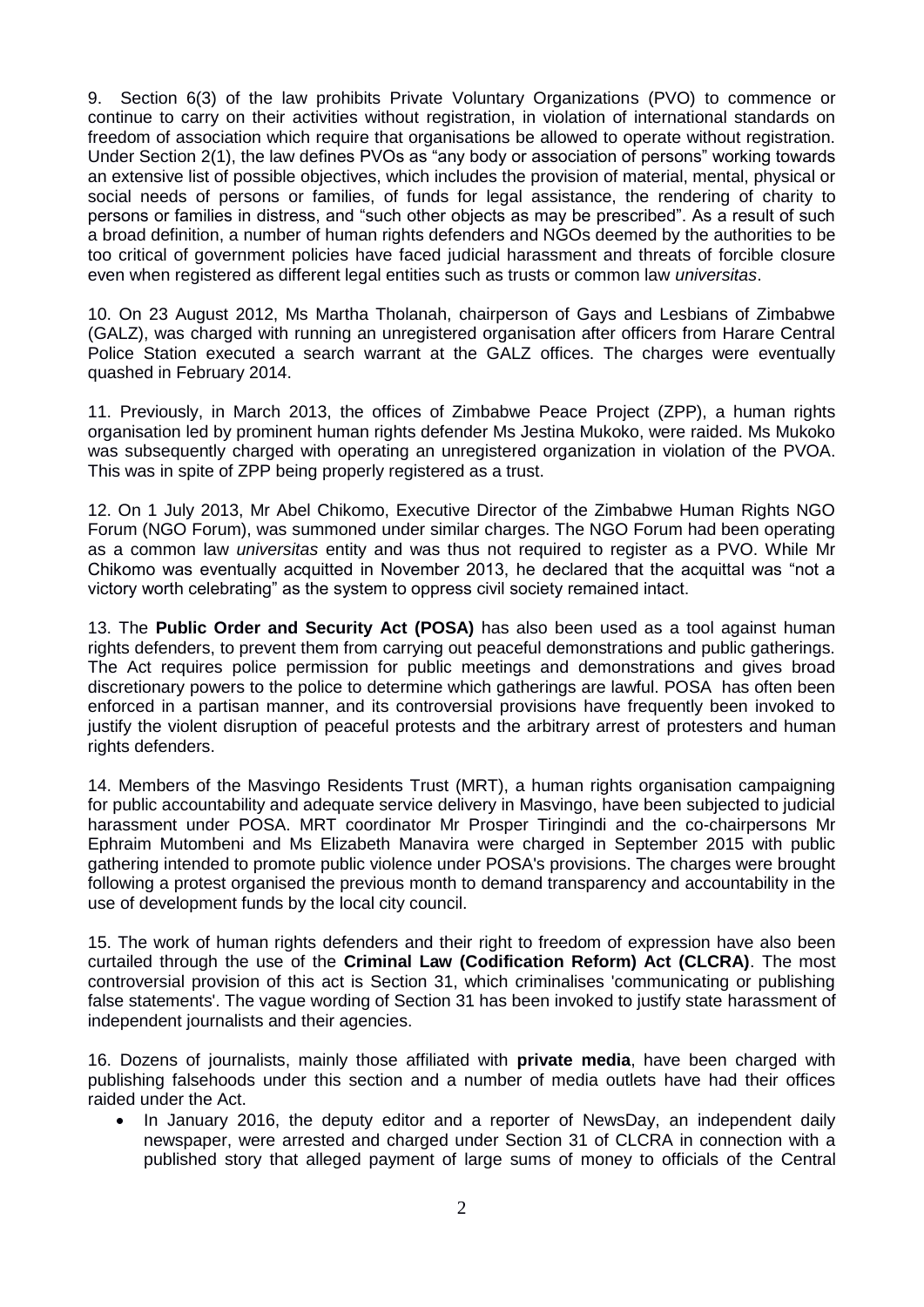Intelligence Organisation (CIO), the country's intelligence agency.

- In November 2015, the editor and a journalist of the Sunday Mail, a state-owned newspaper, were arrested under the same provision after a publishing a story on the illegal killing of elephants in Hwange National Park.
- In April 2014, the editor of NewsDay was charged with violating the CLCRA after alleging police responsibility in an incident that involved the death of a child.
- In May 2013, Mr Dumisani Muleya and Mr Owen Gagare, respectively editor and chief reporter of the weekly newspaper Zimbabwe Independent, were arrested in Harare under Section 31 after writing about a meeting between the then prime-minister and senior military officers.

17. Finally, the very broad provisions of the 1970 **Official Secrets Act** have been used to threaten prosecution against journalists, and constitute an obstacle in the efforts aimed at ending impunity for perpetrators of abuses against human rights defenders. The Act does not define what may be prejudicial to the interest of the State and effectively shield state officials from scrutiny with regard to offences they may have committed while on duty. In March 2016, the former Minister for State Security declared that he was prepared to name those who were involved in the December 2008 abduction of leading human rights defender Ms Jestina Mukoko if it was not for the Official Secrets Act which would most likely be used against him.

#### **Police and judicial harassment**

18. As the examples above show, the judicial system is one of the main tools used to silence human rights defenders. Charges used against them are often linked to the restrictive pieces of legislation listed above: publishing false information, illegal public gathering or public gathering intended to promote violence, running 'unregistered' organisations, or other public order offences. **Other charges** that have been used against HRDs include malicious damage of property, insulting the authorities, and undermining the prestige of the State.

19. In January 2013, several members of the Zimbabwe Human Rights Association (ZimRights), one of the most active human rights organisations in the country, faced arbitrary detention and judicial harassment based on trumped-up charges of forgery, fraud and publishing false information. Those targeted included Mr Okay Machisa, the organisation's executive director. The incident occurred just a few weeks after ZimRights denounced increasing police brutality across Zimbabwe and called for urgent action by the authorities to address these human rights concerns.

20. For many years, members of Women of Zimbabwe Arise (WOZA), a women's rights organisation based in Bulawayo, have repeatedly been subjected to police brutality and judicial harassment, often in connection with their peaceful street protests. Some of the cases against the leaders of WOZA have dragged on for years, diverting their time and resources away from their human rights work. According to WOZA's records, the latest of these repeated arrests and court proceedings occurred in September 2015, when a magistrate released a member of WOZA who had been arrested in connection with a protest near the Bulawayo Mayor's office, after ruling that the warrant against the defendant had been improperly issued.

## **Intimidation by the Central Intelligence Organisation (CIO)**

21. A number of human rights defenders have indicated being subject to intimidation and harassment by members of the CIO, in the form of summons and **interrogations** or through **surveillance**. Such acts appear to target mostly human rights defenders advocating on issues of corruption, public accountability and democratic governance.

22. In October 2015, six members of Community, Tolerance, Reconciliation and Development Trust (COTRAD)*,* were summoned and questioned for several hours by CIO officials. This occurred after the organisation, active mostly in rural areas, opened a number of 'information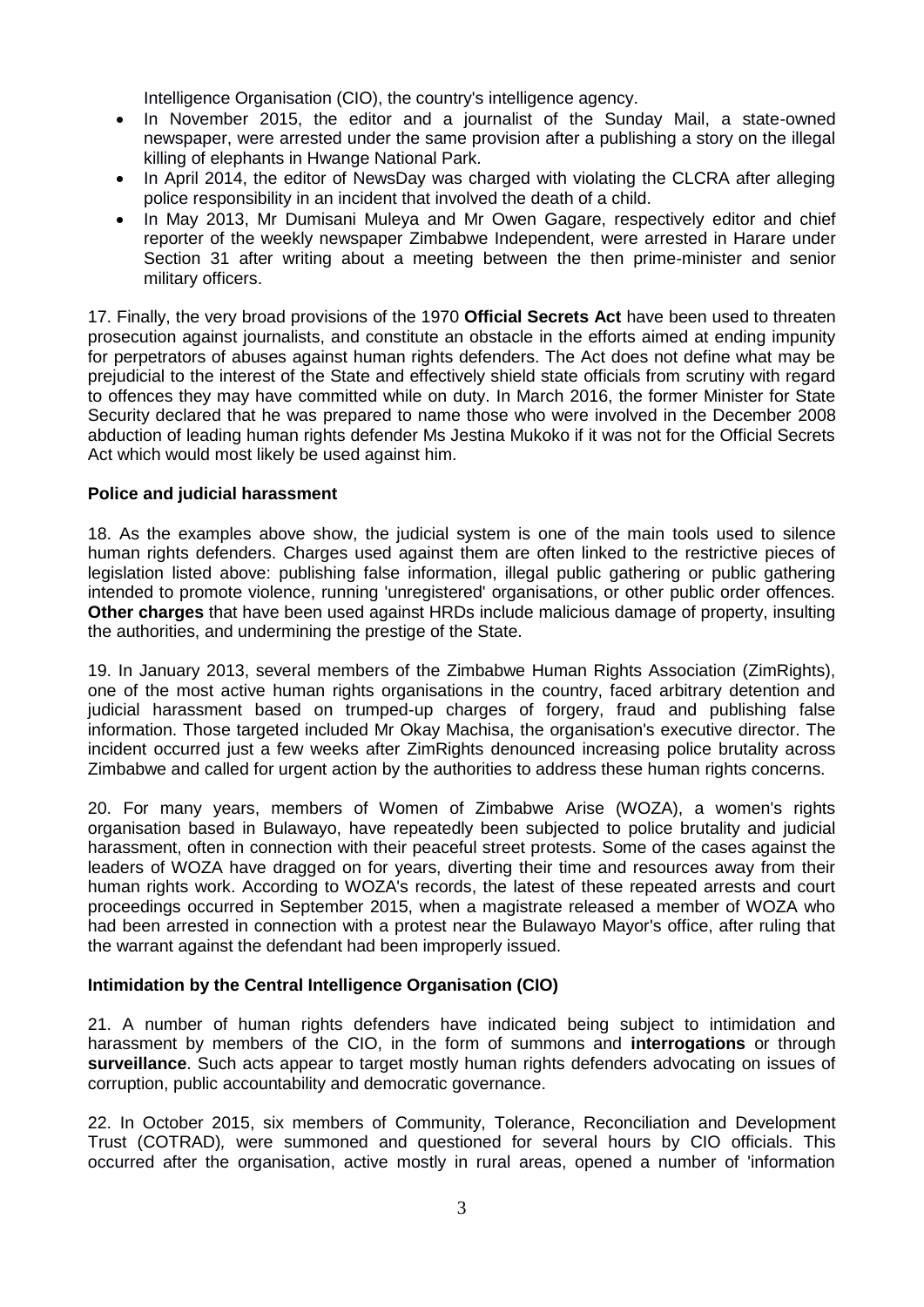kiosks' as tools of grassroots mobilisation. The organisation has also reported several instances where their members organised peaceful protests and these were violently disrupted for no apparent reason.

23. Also in 2015, Mr Nkosilathi Moyo, director of Zimbabwe Organization For The Youth In Politics (ZOYP), a youth organization based in Kwekwe, was forced to go into hiding soon after publishing three documents denouncing government oppression. He and his colleagues have in the past reported incidents of state surveillance and harassment, which pushed them to move their office to a secret location.

## **Human rights defenders working on elections**

24. Human rights defenders and NGOs working on issues related to elections and good governance faced increased repression in 2013, in connection with the March 2013 referendum on a new Constitution – which was eventually approved – and the general elections of July 2013. Several of the cases mentioned in previous sections occurred in the first half of 2013 and form part of the same pattern of repression (see paragraphs 11, 12, 16, 19).

25. On 17 July 2013, Harare-based think tank Research and Advocacy Unit (RAU) was banned by the High Court from launching a report with its analysis of the voters' roll following an urgent application by the Registrar-General, which argued that by publishing its report RAU was attempting to exercise functions attributed by the Constitution to the Registrar-General office and that it intended to cause 'chaos and anarchy'.

26. In February 2013, Zimbabwe Election Support Network (ZESN), a coalition of 31 NGOs promoting democratic processes and free and fair elections, had its office in Harare raided once and its office in Masvingo raided twice in the space of four days. While the raids in Masvingo were by unknown individuals, the Harare office was raided by seven police officers who proceeded to confiscate several documents, including details of ZESN plans to observe the Constitutional referendum.

# **Enforced disappearance**

27. The unsolved case of abduction and subsequent disappearance of Mr Itai Dzamara contributes to spreading fear about the safety of human rights defenders in Zimbabwe. Mr Dzamara, a journalist and peaceful pro-democracy activist, disappeared in March 2015 after clashing on a number of occasions with state security officials over his 'Occupy Africa Unity Square movement'. His fate and whereabouts remain unknown at the time of writing. Prior to his disappearance, Mr Dzamara had been targeted by state security agents: beaten, unlawfully detained and even abducted by them. For this reason, suspicions are high that the state may have played a role in the disappearance.

## **Recommendations**

28. Front Line Defenders calls upon the member states of the UN Human Rights Council to urge the Zimbabwean authorities to prioritise the protection of human rights defenders and in doing so to:

- (a) Guarantee in all circumstances that all human rights defenders in Zimbabwe are able to carry out their legitimate human rights activities without fear of reprisals and free of all restrictions including judicial harassment, and ensure full respect for the UN Declaration on Human Rights Defenders;
- (b) Publicly recognise the positive and legitimate role played by human rights defenders in Zimbabwe;